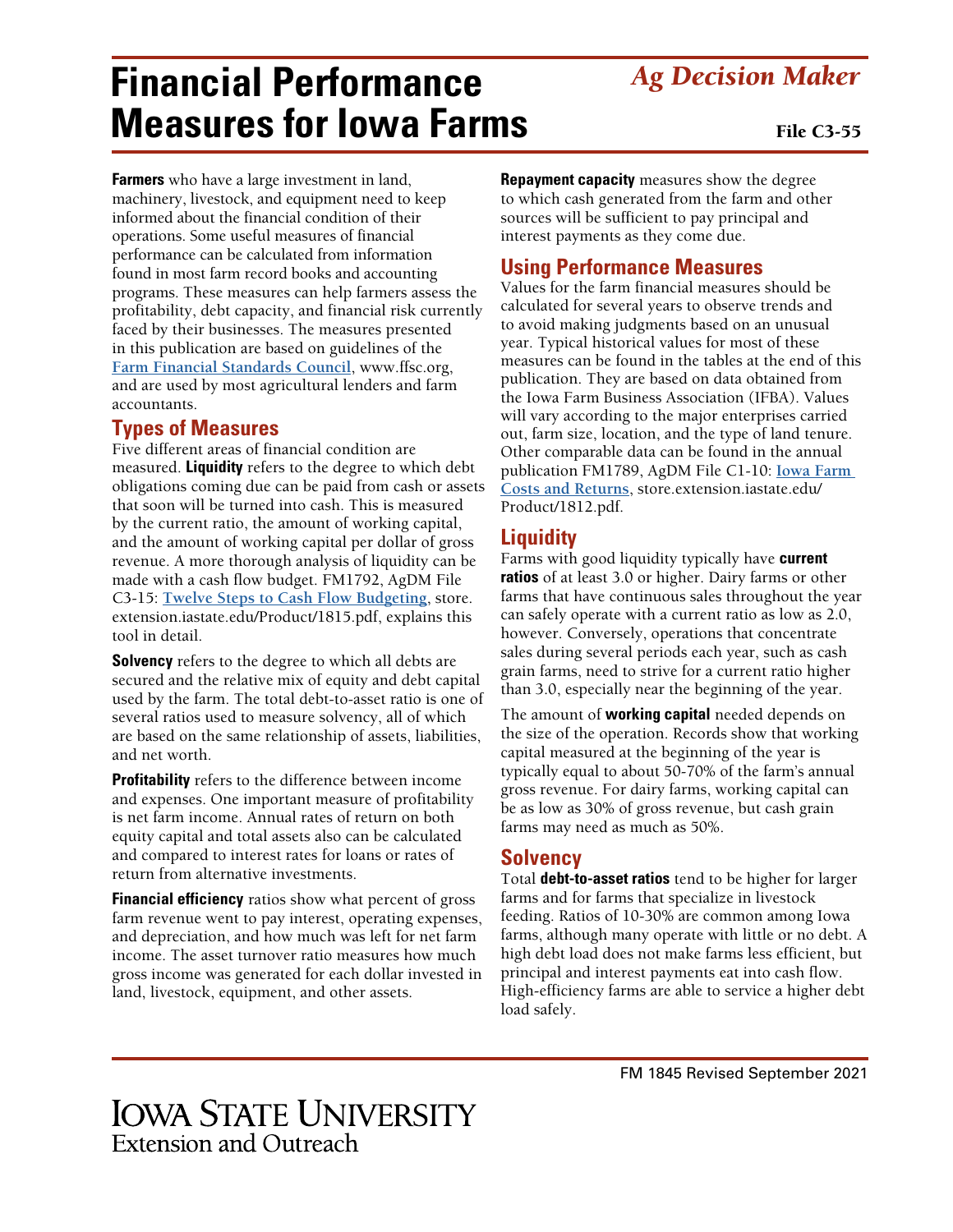Two other ratios are commonly used to measure solvency. The **equity-to-asset ratio** shows how many dollars of net worth a farm has for every dollar of assets. It is equal to 100% minus the debt-to-asset ratio. Higher equity-to-asset ratios indicate a less risky financial situation. Some lenders prefer to use the **debt-to-equity ratio** to measure solvency. Higher ratios indicate more risk.

Another useful measure is how much net worth the farm has for each crop acre farmed, especially for cash grain farms. The IFBA average is nearly \$2,500.

#### **Profitability**

**Net farm income from operations** is what is left from all income received from the farm business in the past year, minus all the operating expenses used to generate this income. Note that operating expenses do not include the cost of financing the business, which is interest expense.

Net farm income, or what is left after subtracting interest, is highly variable from year to year and is closely tied to the size and efficiency of the operation. It also depends on the amount of debt the farm is carrying. The **rate of return on farm assets** is quite variable, too, but average long-term rates of 6-10% have been common in Iowa. High-profit farms may average more than 12%, while low-profit farms often realize a return of only 2% or less.

The average **rate of return on farm equity** measures how fast farm net worth is growing. Highly leveraged farms may earn little or no return on equity when interest rates are high. On the other hand, if the farm's overall return on assets is higher than the cost of borrowed money, the return on equity may be quite high and net worth will grow rapidly.

**Operating profit margin** is equal to the dollar return to capital divided by the value of farm production each year. Ratios have averaged about 6-10% in recent years, and 25-30% in the 2000s. High-profit farms have had ratios of 30% or more, while low-profit farms have had ratios of less than 10%. Farms that hire or rent assets such as labor, land, or machinery usually will have a lower operating profit margin because operating costs are higher. However, they will also generate a larger gross and net income. Farms with owned or crop share rented land will have a higher operating profit margin because they have lower operating expenses.

Another common measure of profitability is **Earnings Before Interest, Taxes, Depreciation, and Amortization**, abbreviated as EBITDA. It shows how many dollars are available for debt repayment.

#### **Financial Efficiency**

**Asset turnover ratios** for typical farms are about 20-30%, but they can range from 10-20% for lowprofit farms and up to 30-50% for high-profit farms. The asset turnover ratio measures the efficient use of investment capital to generate revenue while the operating profit margin ratio measures the efficient use of operating capital. Because they are substitutes for each other (owned and rented land, for example), farms that are high in one measure may be low in the other.

Farms with mostly rented land should have higher asset turnover ratios than farms with mostly owned land, generally around 50%. Rented farms also will have higher **operating expense ratios** because rent paid is included in operating expenses. Likewise, rented farms will tend to have lower **depreciation** and **interest expense ratios** than owned farms. Typically, about 60-70% of gross revenue goes for operating expenses, 5-10% goes for depreciation, and under 5% goes for interest.

The average **net farm income ratio** for Iowa farms has been in the 5-15% range in recent years but used to be in the 20-30% range in the 2000s. High-profit farms have averaged from 30-40% and low-profit farms less than 15%.

#### **Repayment Capacity**

The farm record data that was available did not contain enough information to calculate historical repayment capacity measures. However, the **capital debt repayment margin** should be large enough to cover any possible shortfalls in cash flow that cannot be paid from savings or other sources of short-term liquidity. This measure includes nonfarm income and expenses, so does not measure business performance.

If comparisons show that a farm's financial performance is below average, further analysis should be done to determine the sources of the problem. Areas of possible concern are production efficiency, marketing, purchasing of inputs, and the scale of the operation in relation to the size of the workforce. Enterprise analysis and production records can help identify problems that contribute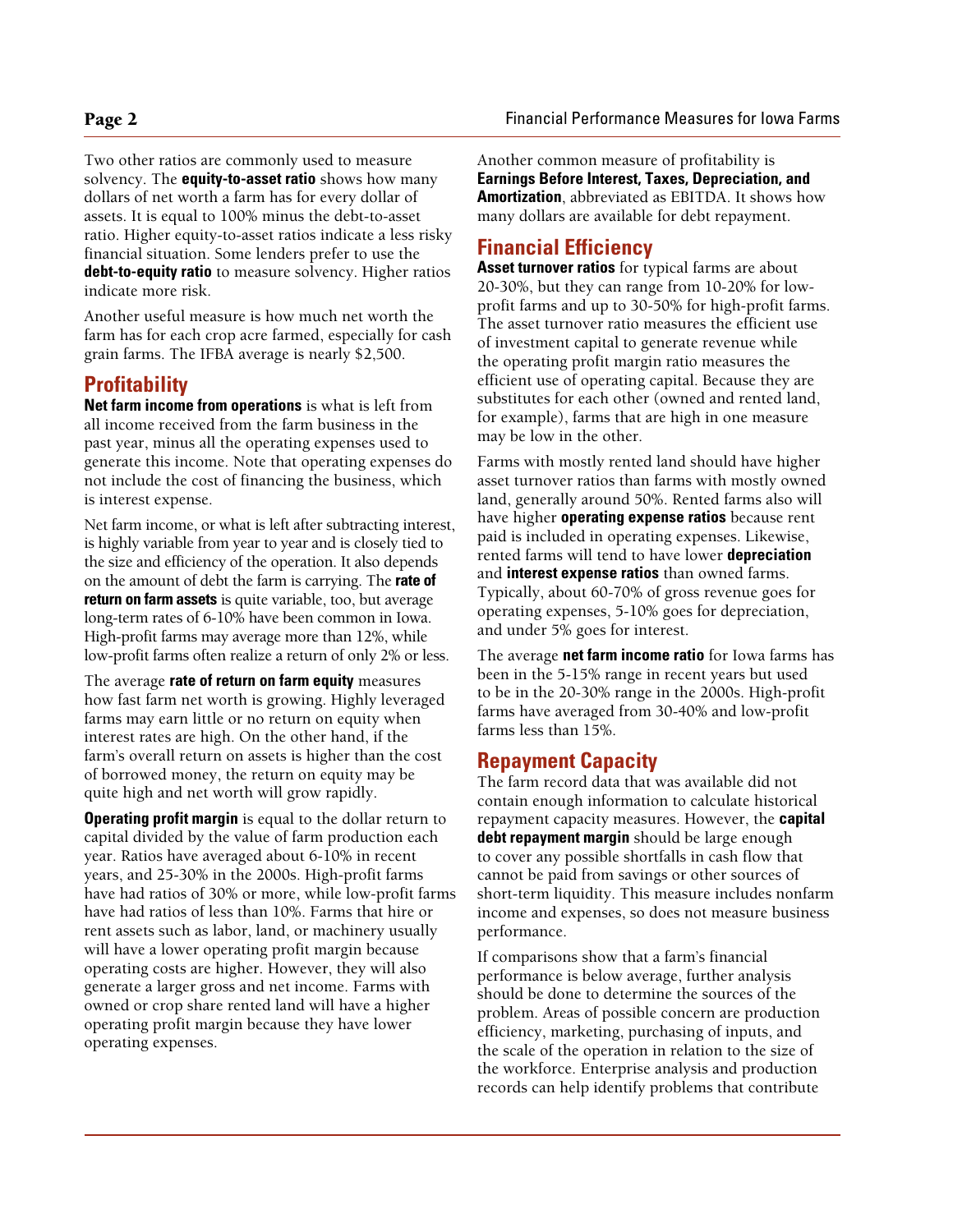to poor financial performance. Details can be found in AgDM File C3-53: **[Financial Troubleshooting](http://www.extension.iastate.edu/agdm/wholefarm/pdf/c3-53.pdf)**, www.extension.iastate.edu/agdm/wholefarm/pdf/ c3-53.pdf.

Calculating these financial performance measures for several years will reveal a great deal about the financial health of a farm business. Particular attention should be paid to any trends that are developing. Any decisions about investments or borrowing, however, also should consider current and future economic conditions, availability of collateral, and the experience and character of the farm operator.

#### **Information Needed**

The worksheet at the end of this publication shows the basic information needed to compute the financial measures. **Asset** and **liability values** should be recorded as close to the beginning and ending of the accounting year as possible. Include only **farm** assets, liabilities, and any property or investment that generates returns included in farm income.

For calculating the financial performance ratios, farm assets should be valued at their current fair market value, minus any potential selling costs and income tax payments.

**Scheduled principal payments** on term debt include principal that was paid during the past year on intermediate and long-term farm loans. These can be found in the current liabilities section of

the beginning of the year net worth statement. Also include any long-term lease payments for machinery and equipment (but not land) that came due.

**Gross farm revenue** refers to total farm sales and miscellaneous farm income. Cash income should be adjusted to reflect changes in inventories of crops, livestock, and accounts receivable. Gross farm revenue does not include nonfarm income, loan funds received, nor income from sales of machinery, equipment, and real estate.

**Net farm income from operations** is the difference between gross revenue and total farm expenses, including interest and depreciation.

**Depreciation expense** should be the same value as used on the farm income statement.

**Interest expense** is equal to the cash interest paid plus or minus the change in the amount of accrued interest owed at the end of the year.

**Farm capital gains and losses** is the difference between the selling price of any depreciable asset sold during the year and its adjusted basis (depreciated value).

**Nonfarm income, family living expenses, and income tax payments** can be estimated from personal records. Common farm wage rates in the community can be used to value **unpaid labor** and **management**.



#### **Comparison of Values for Key Ratios**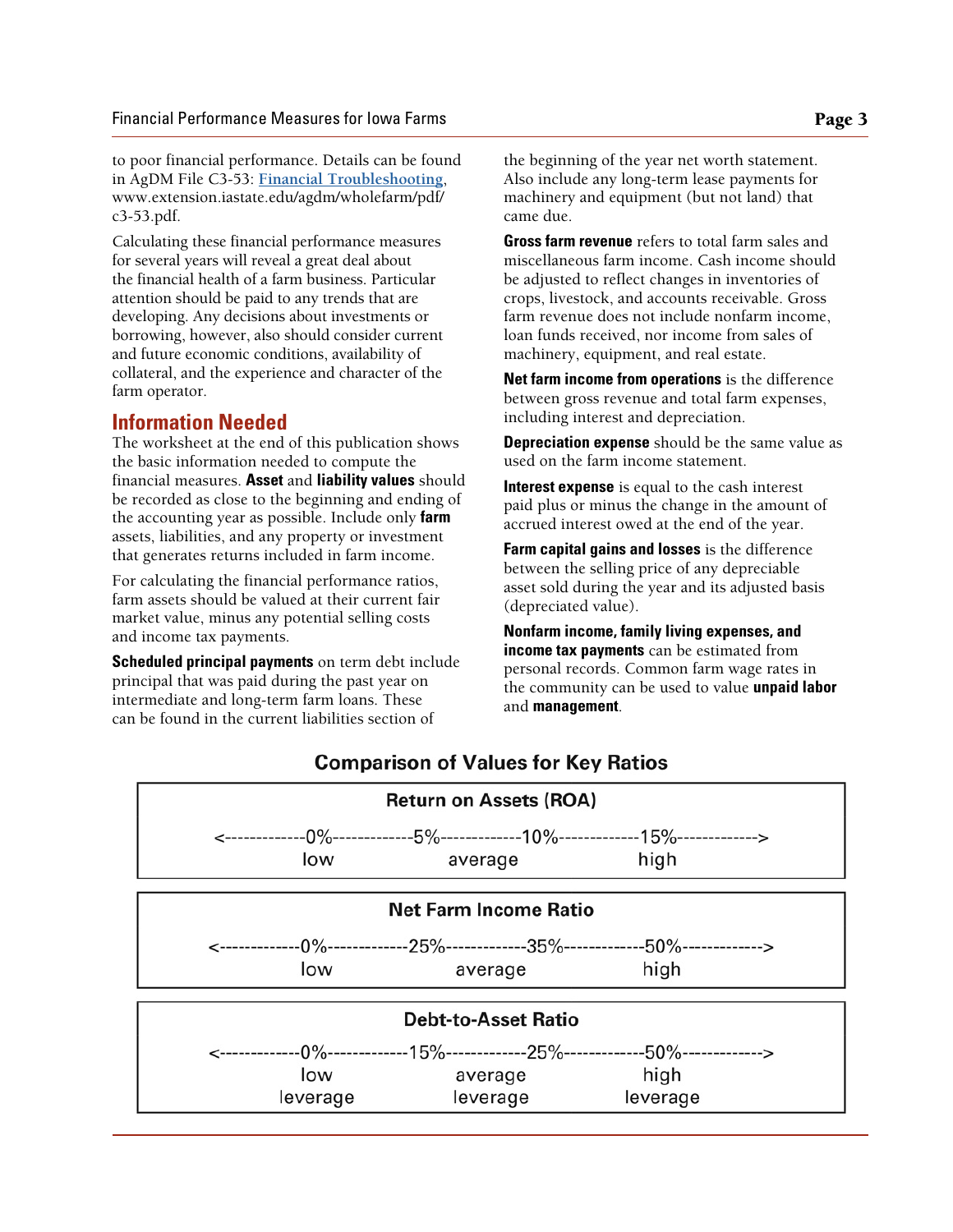### Farm Financial Measures Worksheet

#### **Information needed**

The following items can be taken from the farm's beginning and ending net worth statements (balance sheets), using the fair market value. For items C, D and H, find the average of the beginning and ending values.

|    |                                                                                            | <b>Beginning</b> | <b>Ending</b> | Average |
|----|--------------------------------------------------------------------------------------------|------------------|---------------|---------|
|    | A. Current farm assets                                                                     |                  |               |         |
|    | <b>B.</b> Current farm liabilities                                                         |                  |               |         |
|    | C. Total farm assets (market)                                                              |                  |               |         |
| D. | Total farm liabilities                                                                     |                  |               |         |
|    | E. Farm net worth (market) $(C - D)$                                                       |                  |               |         |
| F. | Accrued interest                                                                           |                  |               |         |
|    | G. Scheduled principal payments<br>on farm fixed liabilities paid<br>in the past 12 months |                  |               |         |
| Н. | Machinery and equipment value                                                              |                  |               |         |

The following items can be taken from the latest net income (profit and loss) statement and/or income tax records. If an accrual accounting net income statement is not available, one can be developed using publication FM 1824, AgDM C3-56: [Farm Financial Statements](http://store.extension.iastate.edu/Product/1827.pdf), store.extension.iastate.edu/Product/1827.pdf.

| J. | Gross farm revenue (accrual)                                                         |  |
|----|--------------------------------------------------------------------------------------|--|
|    | K. Net farm income from operations (accrual)<br>(excluding capital gains and losses) |  |
|    | Farm interest expense<br>$(cash interest paid $$ - beginning $F + ending F$ )        |  |
|    | M. Farm depreciation expense                                                         |  |
|    | N. Nonfarm income invested in the farm business                                      |  |
|    | O. Cash withdrawn from the farm for family living, taxes, savings, etc.              |  |
|    | P. Value of operator and unpaid family labor and management                          |  |
|    | The following item can be taken from crop production records.                        |  |
|    | Q. Total crop acres farmed (owned, rented, custom farmed)                            |  |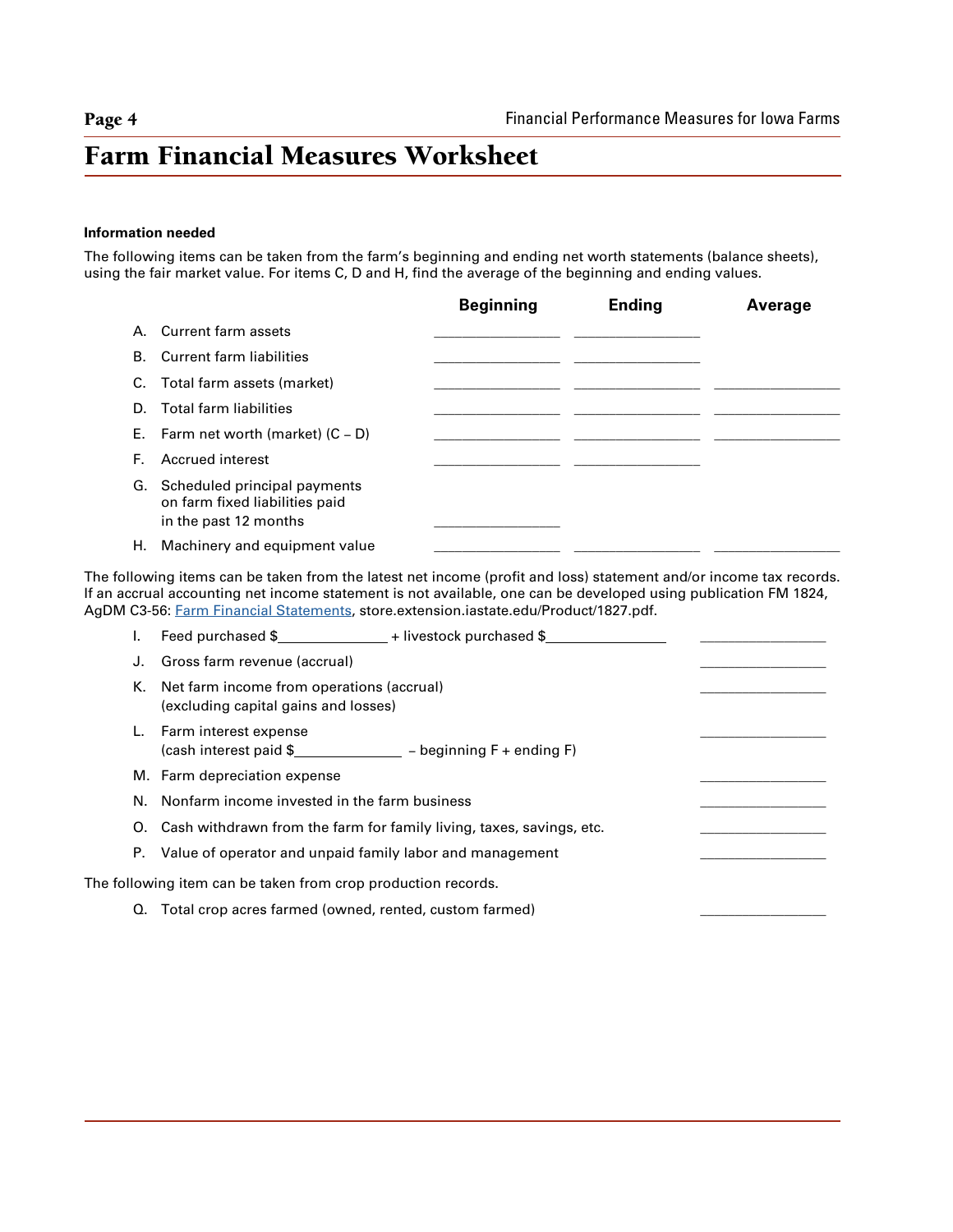### Financial Performance Measures

|                                                                                         | <b>Your farm</b> | <b>Comparison</b> |
|-----------------------------------------------------------------------------------------|------------------|-------------------|
| <b>Liquidity measures</b>                                                               |                  |                   |
| 1. Ending current ratio [A / B]                                                         |                  |                   |
| 2. Ending working capital [A - B]                                                       | \$               | \$                |
| 3. Working capital to gross revenue [line 2 / J]                                        |                  |                   |
| <b>Solvency measures</b>                                                                |                  |                   |
| 4. Ending total debt-to-asset ratio [D / C]                                             | $\%$             | $\%$              |
| 5. Ending equity-to-asset ratio [E / C]                                                 | %                | $\%$              |
| 6. Ending debt-to-equity ratio [D / E]                                                  | %                | $\%$              |
| 7. Net worth per crop acre $[E / Q]$                                                    | \$               | \$                |
| <b>Profitability measures</b>                                                           |                  |                   |
| 8. Net farm income from operations [K]                                                  | \$               | \$                |
| 9. Rate of return on farm assets (ROA) [(K - P) / average C]                            | $\frac{0}{0}$    | $\%$              |
| 10. Rate of return on farm equity (ROE) [(K - L - P) / average E]                       | %                | $\%$              |
| 11. Operating profit margin ratio [(K - P) / (J - I)]                                   | $\%$             | $\%$              |
| 12. EBITDA $[K + M]$                                                                    | \$               | \$                |
| <b>Financial efficiency ratios</b>                                                      |                  |                   |
| 13. Asset turnover ratio [(J - I) / average C]                                          | $\%$             | $\%$              |
| 14. Machinery investment per crop acre [average H / Q]                                  | \$               | \$                |
| 15. Operating expense ratio [(J - K - M) / J]                                           | %                | $\frac{0}{0}$     |
| 16. Depreciation expense ratio [M / J]                                                  | $\%$             | $\%$              |
| 17. Interest expense ratio [L / J]                                                      | %                | $\%$              |
| 18. Net farm income ratio $[(K - L)/J]$<br>(Sum of lines 15, 16, 17, 18 should be 100%) | %                | $\%$              |
| <b>Repayment capacity measure</b>                                                       |                  |                   |
| 19. Capital debt repayment margin $[K - L + M + N - O - G]$                             | \$               | \$                |

See an example for *Cyclone Farms* on the following pages.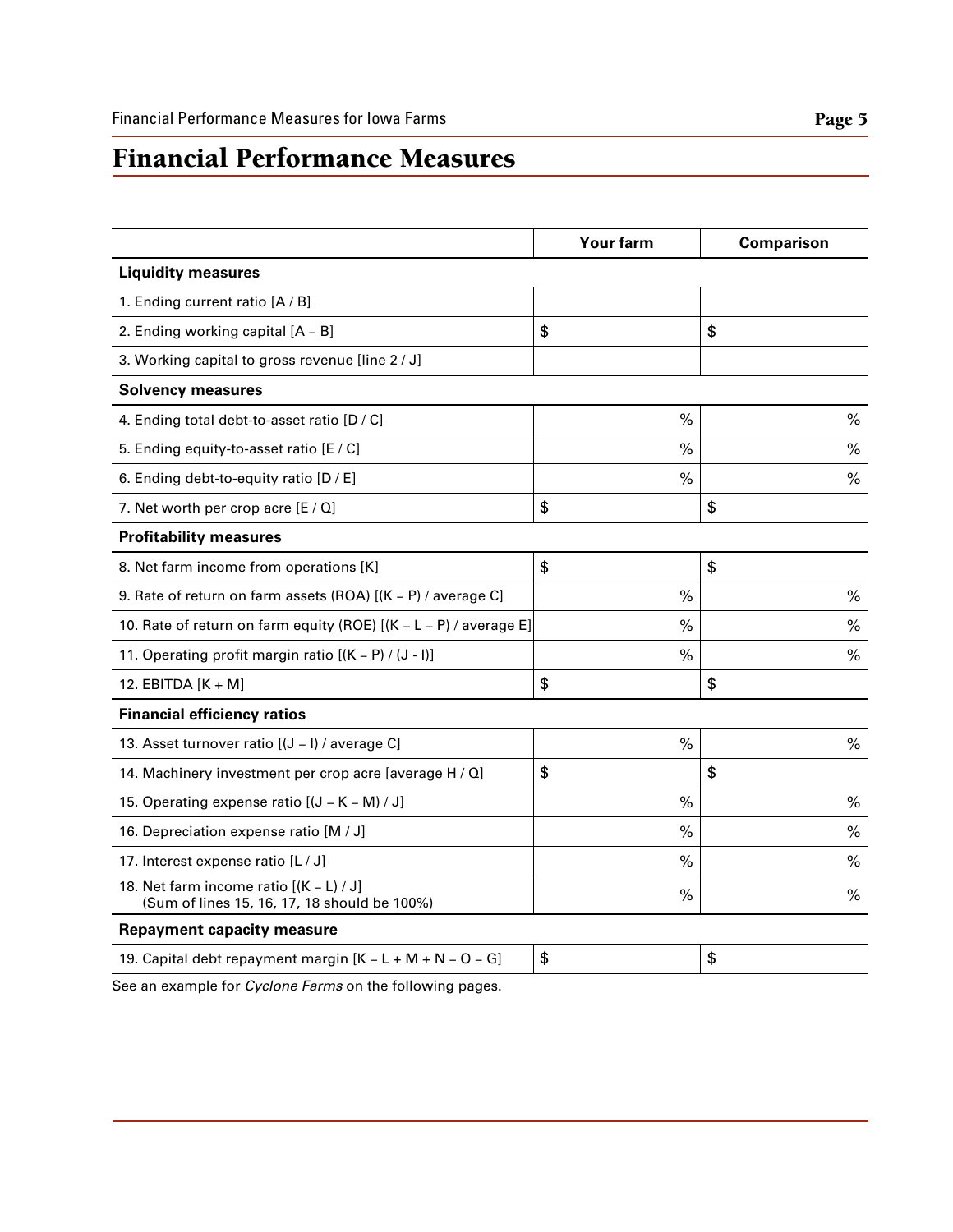# Farm Financial Measures Cyclone Farms Example

#### **Information needed**

The following items can be taken from the farm's beginning and ending net worth statements (balance sheets), using the fair market value. For items C, D and H, find the average of the beginning and ending values.

|    |                                                                | <b>Beginning</b> | <b>Ending</b>    | Average          |
|----|----------------------------------------------------------------|------------------|------------------|------------------|
| А. | Current farm assets                                            | \$955,328        | \$904,702        |                  |
| В. | Current farm liabilities                                       | 507,514          | 397,963          |                  |
|    | C. Total farm assets (market)                                  | 2,736,909        | <u>2,822,663</u> | \$2,779,786      |
| D. | Total farm liabilities                                         | 916,847          | 835,736          | 876,291          |
|    | E. Farm net worth (market) $(C - D)$                           | <u>1,820,062</u> | 1,986,927        | <u>1,903,494</u> |
| F. | Accrued interest                                               | 23,725           | 22,484           |                  |
| G. | Scheduled principal payments<br>on farm fixed liabilities paid |                  |                  |                  |
|    | in the past 12 months                                          | <i>28,440</i>    |                  |                  |
| Н. | Machinery and equipment value                                  | <i>250,000</i>   | 275,000          | <i>262,500</i>   |

The following items can be taken from the latest net income (profit and loss) statement and/or income tax records. If an accrual accounting net income statement is not available, one can be developed using publication FM 1824/ AgDM C3-56, [Farm Financial Statements](https://store.extension.iastate.edu/Product/1827.pdf), https://store.extension.iastate.edu/Product/1827.pdf.

|    | Feed purchased $$179,150+$ livestock purchased $$132,500$                         | \$311,650  |
|----|-----------------------------------------------------------------------------------|------------|
|    | Gross farm revenue (accrual)                                                      | 900,068    |
| К. | Net farm income from operations (accrual)<br>(excluding capital gains and losses) | 91,916     |
|    | Farm interest expense<br>(cash interest paid $$25,442$ – beginning F + ending F)  | 24,201     |
|    | M. Farm depreciation expense                                                      | 53,150     |
|    | N. Nonfarm income invested in the farm business                                   |            |
| O. | Cash withdrawn from the farm for family living, taxes, savings, etc.              | 69,000     |
| Р. | Value of operator and unpaid family labor and management                          | 50,000     |
|    | The following item can be taken from crop production records.                     |            |
| Q. | Total crop acres farmed (owned, rented, custom farmed)                            | <i>500</i> |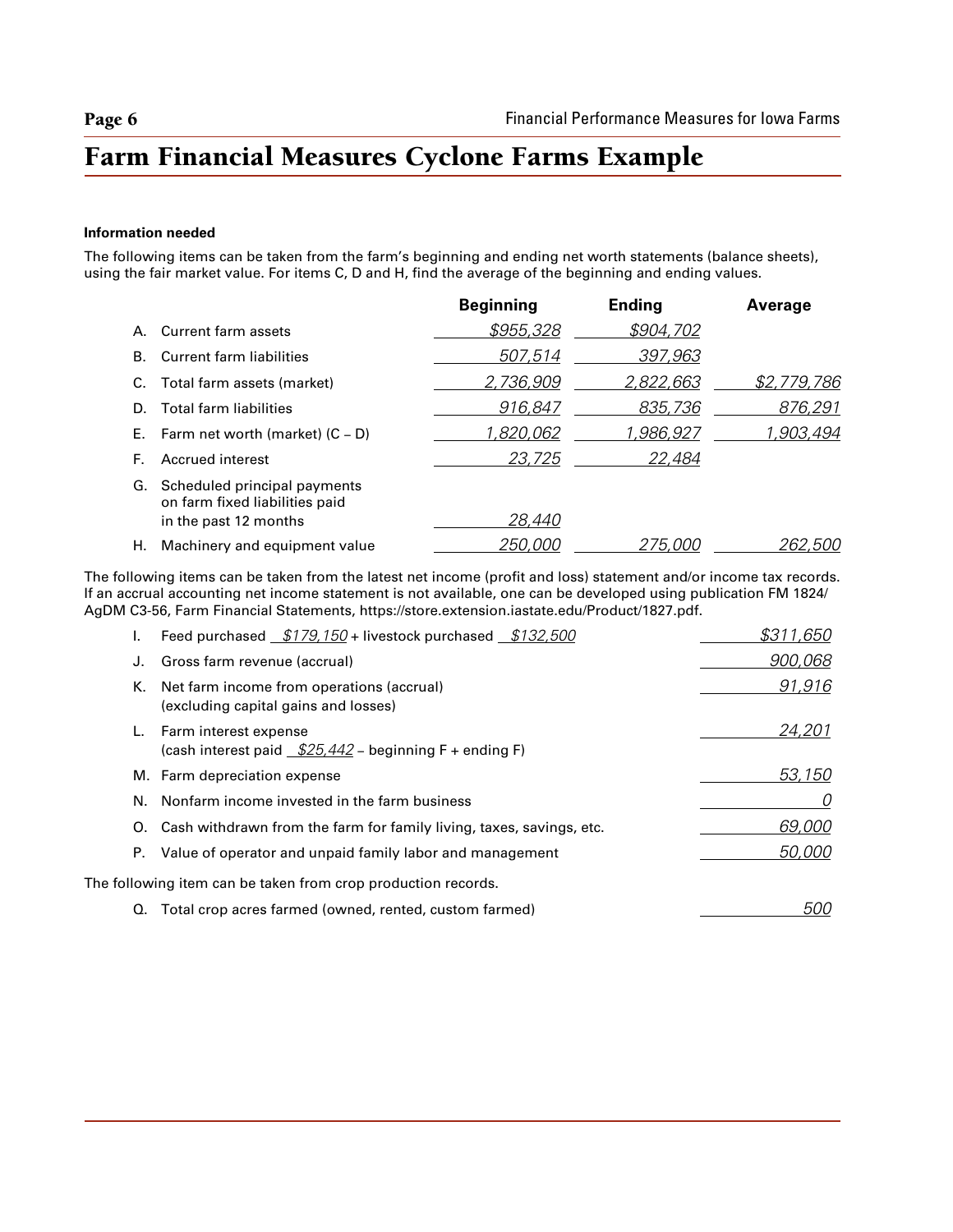# Financial Performance Measures Cyclone Farms Example

|                                                                                         | <b>Your farm</b> | <b>Comparison</b>         |
|-----------------------------------------------------------------------------------------|------------------|---------------------------|
| <b>Liquidity measures</b>                                                               |                  |                           |
| 1. Ending current ratio [A / B]                                                         | 2.27             |                           |
| 2. Ending working capital [A - B]                                                       | \$506,739        | $\boldsymbol{\mathsf{s}}$ |
| 3. Working capital to gross revenue [line 2 / J]                                        | 0.56             |                           |
| <b>Solvency measures</b>                                                                |                  |                           |
| 4. Ending total debt-to-asset ratio [D / C]                                             | 29.6%            | $\%$                      |
| 5. Ending equity-to-asset ratio [E / C]                                                 | 70.4%            | $\%$                      |
| 6. Ending debt-to-equity ratio [D / E]                                                  | 42.1%            | %                         |
| 7. Net worth per crop acre $[E / Q]$                                                    | \$3,974          | $\frac{2}{3}$             |
| <b>Profitability measures</b>                                                           |                  |                           |
| 8. Net farm income from operations [K]                                                  | \$91,916         | \$                        |
| 9. Rate of return on farm assets (ROA) [(K - P) / average C]                            | 1.5%             | $\%$                      |
| 10. Rate of return on farm equity (ROE) [(K - L - P) / average E]                       | 0.9%             | $\%$                      |
| 11. Operating profit margin ratio [(K - P) / (J - I)]                                   | 7.1%             | $\%$                      |
| 12. EBITDA $[K + M]$                                                                    | \$145,066        | \$                        |
| <b>Financial efficiency ratios</b>                                                      |                  |                           |
| 13. Asset turnover ratio [(J - I) / average C]                                          | 21%              | $\%$                      |
| 14. Machinery investment per crop acre [average H / Q]                                  | \$525            | \$                        |
| 15. Operating expense ratio [(J - K - M) / J]                                           | 83.9%            | $\%$                      |
| 16. Depreciation expense ratio [M / J]                                                  | 5.9%             | $\%$                      |
| 17. Interest expense ratio [L / J]                                                      | 2.7%             | %                         |
| 18. Net farm income ratio $[(K - L)/J]$<br>(Sum of lines 15, 16, 17, 18 should be 100%) | 7.5%             | $\%$                      |
| <b>Repayment capacity measure</b>                                                       |                  |                           |
| 19. Capital debt repayment margin [K - L + M + N - O - G]                               | \$23,425         | $\boldsymbol{\hat{z}}$    |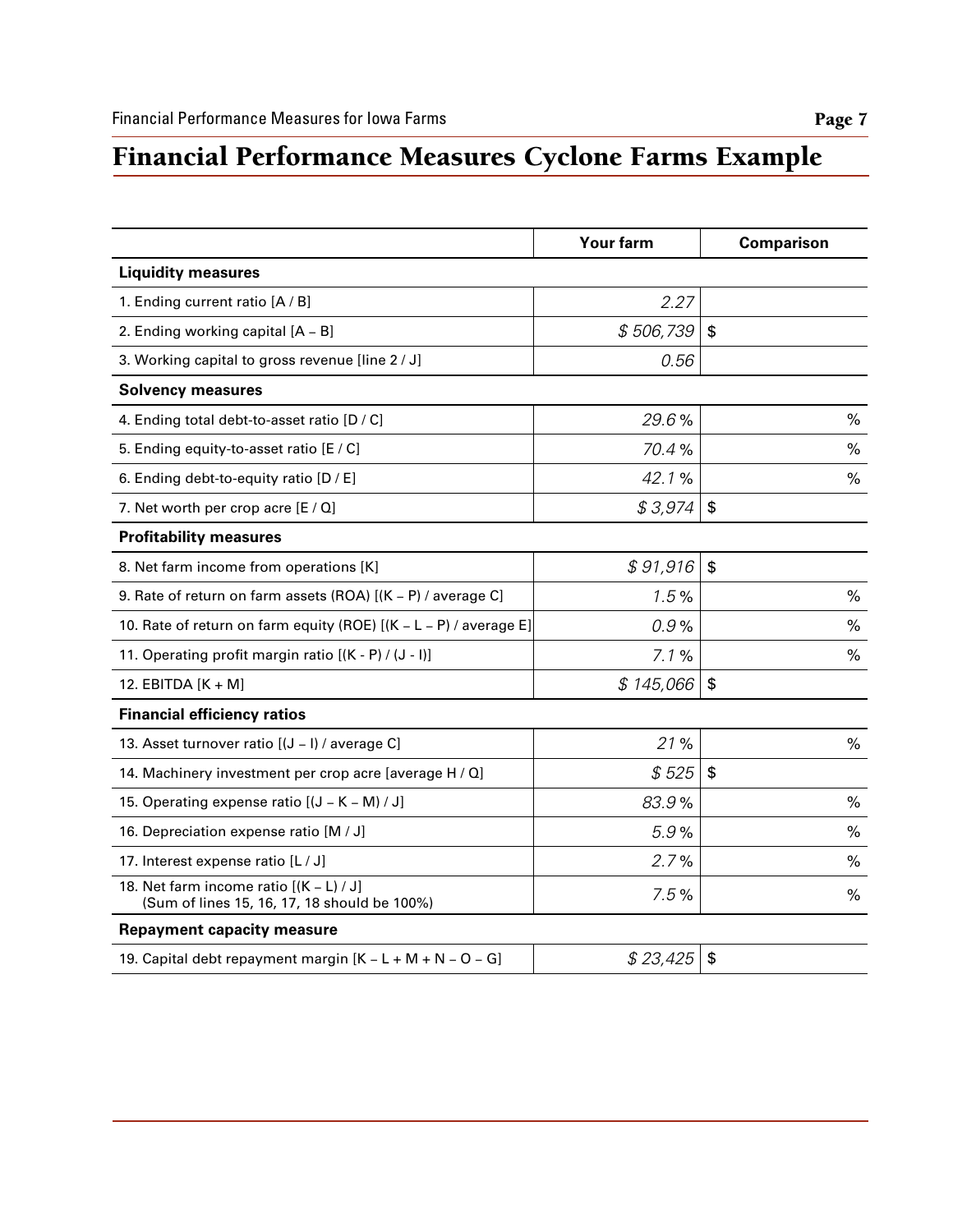# Five-Year Trend Worksheet for Farm Financial Measures

| Year                                                                                                            |                                                                                                                      |  |  |
|-----------------------------------------------------------------------------------------------------------------|----------------------------------------------------------------------------------------------------------------------|--|--|
| Liquidity                                                                                                       |                                                                                                                      |  |  |
| Ending current ratio                                                                                            |                                                                                                                      |  |  |
| Ending working capital                                                                                          |                                                                                                                      |  |  |
| Working capital per<br>\$ of gross revenue                                                                      |                                                                                                                      |  |  |
| <b>Solvency</b>                                                                                                 |                                                                                                                      |  |  |
| Ending total debt-to-asset ratio<br>(or equity/asset, or debt/equity)                                           |                                                                                                                      |  |  |
| Ending net worth                                                                                                |                                                                                                                      |  |  |
| Net worth per crop acre                                                                                         |                                                                                                                      |  |  |
| Profitability                                                                                                   |                                                                                                                      |  |  |
| Net farm income from operations                                                                                 | <u> Liste de la construcción de la construcción de la construcción de la construcción de la construcción de la c</u> |  |  |
| Rate of return on farm assets                                                                                   |                                                                                                                      |  |  |
| Rate of return on farm equity                                                                                   |                                                                                                                      |  |  |
| Operating profit margin ratio<br>Earnings Before Interest,<br>Taxes, Depreciation,<br>and Amortization (EBITDA) |                                                                                                                      |  |  |
| <b>Financial efficiency</b>                                                                                     |                                                                                                                      |  |  |
| Asset turnover ratio                                                                                            |                                                                                                                      |  |  |
| Machinery investment<br>per crop acre                                                                           |                                                                                                                      |  |  |
| Operating expense ratio                                                                                         |                                                                                                                      |  |  |
| Depreciation expense ratio                                                                                      |                                                                                                                      |  |  |
| Interest expense ratio                                                                                          |                                                                                                                      |  |  |
| Net farm income ratio                                                                                           |                                                                                                                      |  |  |
| <b>Repayment capacity</b>                                                                                       |                                                                                                                      |  |  |
| Capital debt repayment margin                                                                                   |                                                                                                                      |  |  |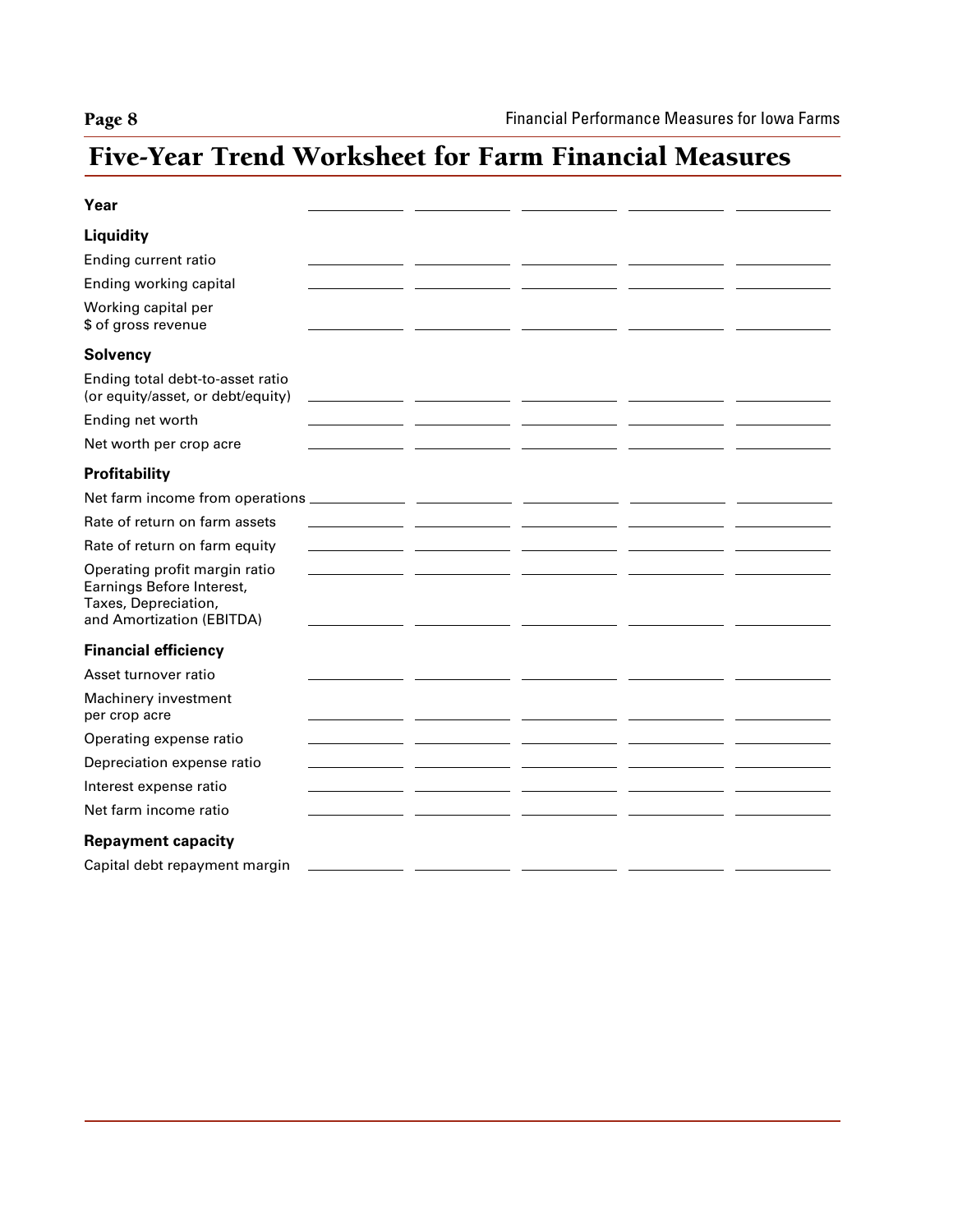|                                         | ᠆<br><b>201</b> | <b>2012</b> <sup>1/</sup> | 2013      | 2014      | 2015            | 2016      | $2017^{27}$ | 2018       | 2019      | 2020      |
|-----------------------------------------|-----------------|---------------------------|-----------|-----------|-----------------|-----------|-------------|------------|-----------|-----------|
|                                         |                 |                           |           |           |                 |           |             |            |           |           |
| Liquidity Measures (Dec. 31)            |                 |                           |           |           |                 |           |             |            |           |           |
| Current ratio                           | 5.51            | 7.08                      | 4.92      | 3.52      | 3.32            | 3.30      | 2.77        | 3.14       | 2.69      | 3.06      |
| Working capital                         | \$235,242       | \$518,567                 | \$453,995 | \$437,274 | \$398,394       | \$350,595 | \$334,996   | \$324,247  | \$326,022 | \$356,037 |
| Working capital per \$ of gross revenue | \$0.43          | \$0.75                    | \$0.78    | \$0.69    | \$0.63          | \$0.60    | \$0.56      | \$0.56     | \$0.52    | \$0.53    |
| Solvency Measure (Dec. 31)              |                 |                           |           |           |                 |           |             |            |           |           |
| Total debt-to-asset ratio               | 16%             | 16%                       | 17%       | 19%       | 21%             | 22%       | 24%         | 24%        | 25%       | 25%       |
| Net worth per acre farmed               | \$2,681         | \$2,765                   | \$2,881   | \$2,805   | \$2,897         | \$2,872   | \$2,918     | \$2,870    | \$2,961   | \$3,192   |
| Profitability Measures                  |                 |                           |           |           |                 |           |             |            |           |           |
| Net farm income                         | \$187,340       | \$243,072                 | \$71,595  | \$99,177  | \$27,927        | \$45,597  | \$55,266    | \$58,832   | \$77,946  | \$132,339 |
| Rate of return on farm assets           | 10.6%           | 10.6%                     | 2.2%      | 2.5%      | $1.1\%$         | 1.7%      | 1.5%        | 2.2%       | 2.7%      | 4.5%      |
| Rate of return on farm equity           | 11.8%           | 11.8%                     | 1.8%      | 2.4%      | 0.2%            | 1.0%      | 0.8%        | 1.4%       | 2.1%      | 4.6%      |
| Operating profit margin ratio           | 33%             | 35%                       | 9%        | 9%        | 5%              | 8%        | 6%          | 10%        | 12%       | 19%       |
| Financial Efficiency Measures           |                 |                           |           |           |                 |           |             |            |           |           |
| Operating expense ratio                 | 56%             | 58%                       | 76%       | 77%       | 80%             | 77%       | 79%         | 76%        | 75%       | 70%       |
| Depreciation expense ratio              | 6%              | 6%                        | 9%        | 9%        | 10%             | 9%        | 10%         | 9%         | 9%        | 8%        |
| Interest expense ratio                  | 2%              | 2%                        | 3%        | 3%        | 3%              | 4%        | 4%          | 5%         | 5%        | 4%        |
| Net farm income ratio                   | 36%             | 34%                       | 12%       | 11%       | $\frac{8\%}{2}$ | 10%       | 2%          | <u>10%</u> | 11%       | 18%       |
|                                         | 100%            | 100%                      | 100%      | 100%      | 100%            | 00%       | 100%        | 100%       | 100%      | 100%      |
| Asset turnover ratio                    | 30%             | 31%                       | 23%       | 24%       | 21%             | 22%       | 21%         | 21%        | 22%       | 23%       |
| Machinery investment per acre           | \$352           | \$462                     | \$475     | \$504     | \$502           | \$486     | \$474       | \$481      | \$497     | \$515     |

Financial Performance Measures for Iowa Farms **Page 9** and the entries of the entries of the entries of the entries